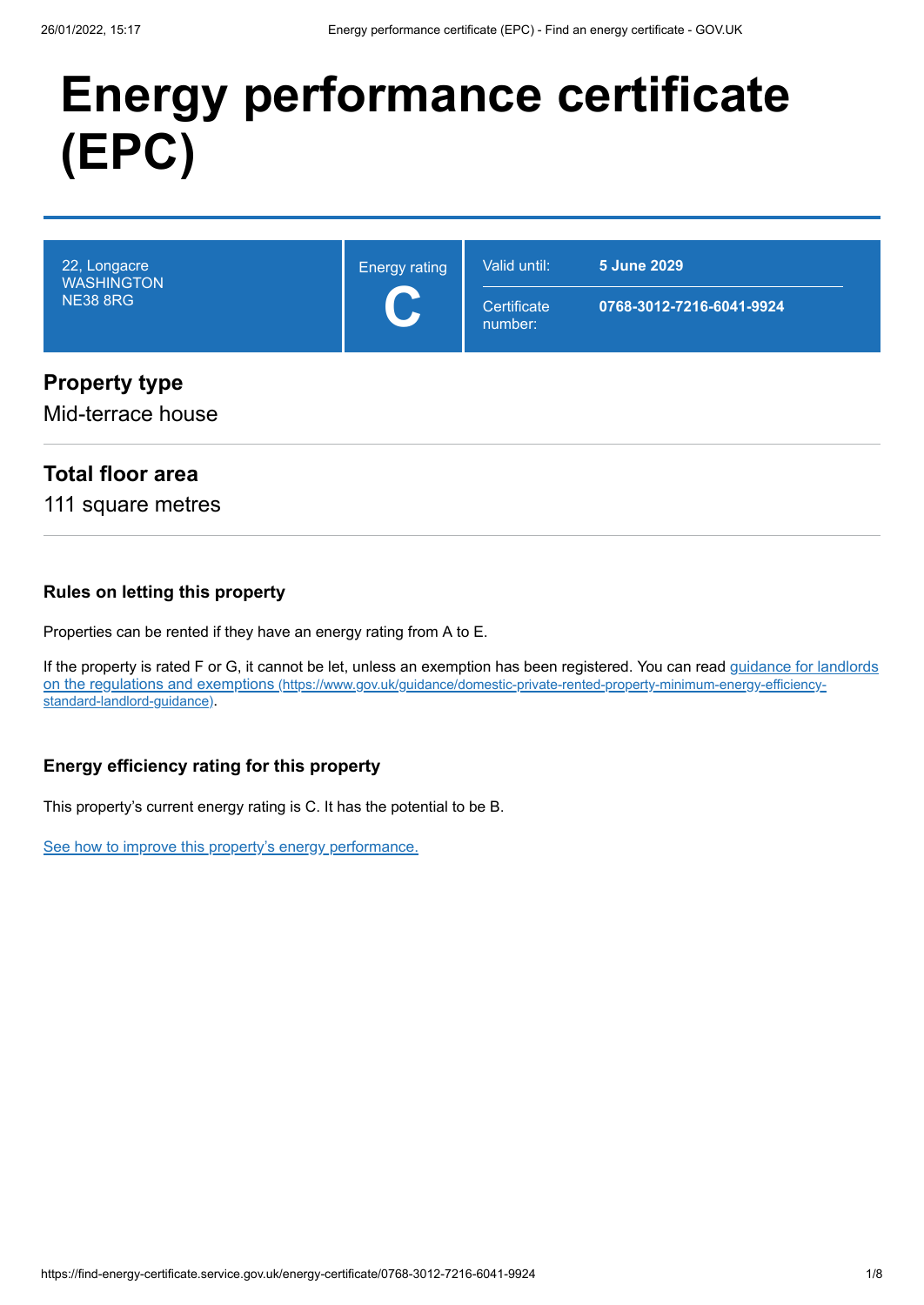| <b>Score</b> | <b>Energy rating</b> |   | <b>Current</b> | <b>Potential</b>   |
|--------------|----------------------|---|----------------|--------------------|
| $92 +$       |                      |   |                |                    |
| 81-91        | Β                    |   |                | 85 <br>$\mathbf B$ |
| 69-80        | $\mathbf C$          |   | 69   C         |                    |
| 55-68        | D                    |   |                |                    |
| 39-54        | Е                    |   |                |                    |
| $21 - 38$    |                      | F |                |                    |
| $1-20$       |                      | G |                |                    |

The graph shows this property's current and potential energy efficiency.

Properties are given a rating from A (most efficient) to G (least efficient).

Properties are also given a score. The higher the number the lower your fuel bills are likely to be.

For properties in England and Wales:

- the average energy rating is D
- the average energy score is 60

#### **Breakdown of property's energy performance**

This section shows the energy performance for features of this property. The assessment does not consider the condition of a feature and how well it is working.

Each feature is assessed as one of the following:

- very good (most efficient)
- good
- average
- poor
- very poor (least efficient)

When the description says "assumed", it means that the feature could not be inspected and an assumption has been made based on the property's age and type.

| <b>Feature</b> | <b>Description</b>              | Rating  |
|----------------|---------------------------------|---------|
| Wall           | Cavity wall, filled cavity      | Average |
| Roof           | Pitched, 150 mm loft insulation | Good    |
| Window         | Fully double glazed             | Good    |

https://find-energy-certificate.service.gov.uk/energy-certificate/0768-3012-7216-6041-9924 2/8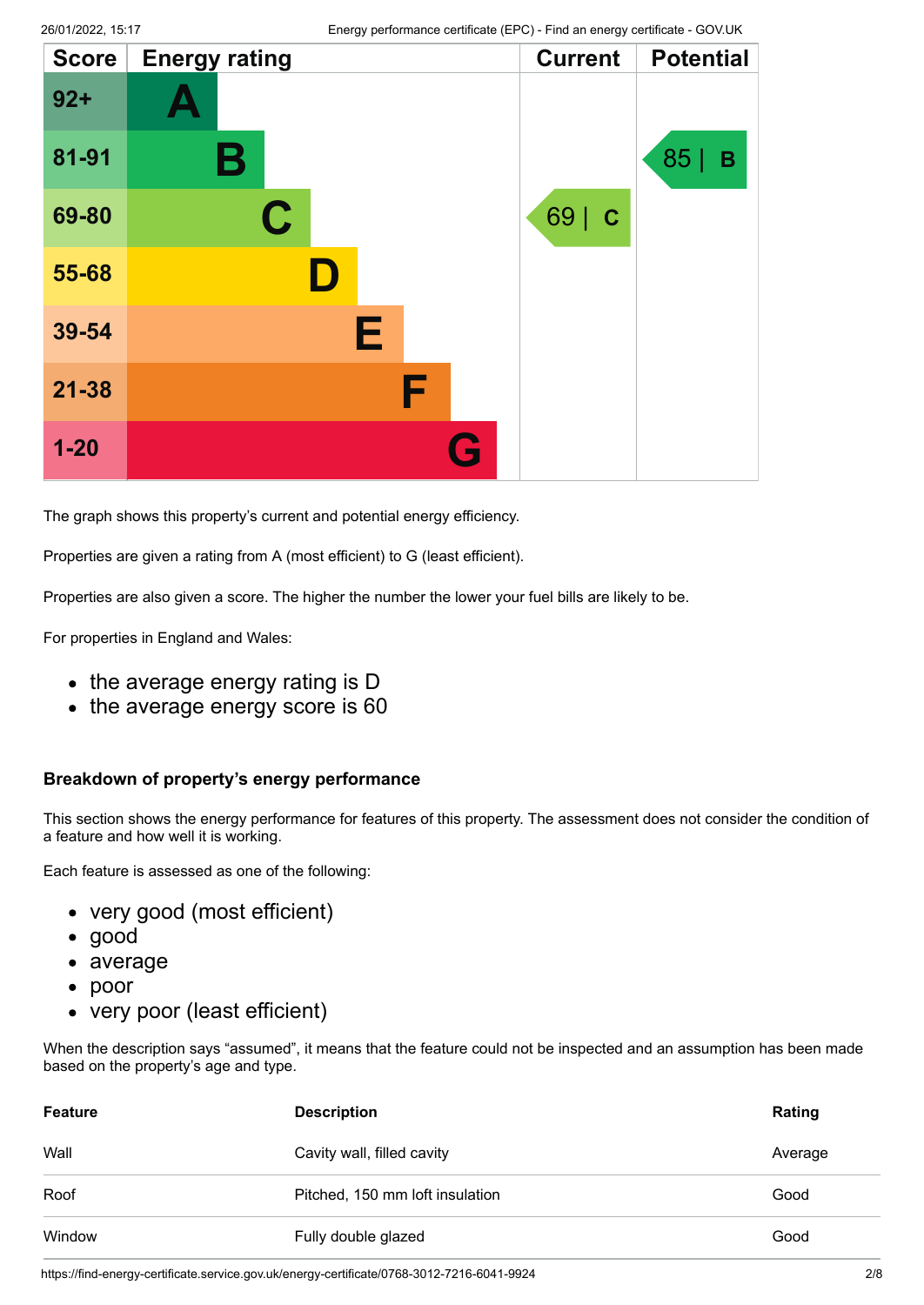26/01/2022, 15:17 Energy performance certificate (EPC) - Find an energy certificate - GOV.UK

| <b>Feature</b>       | <b>Description</b>                          | Rating    |
|----------------------|---------------------------------------------|-----------|
| Main heating         | Boiler and radiators, mains gas             | Good      |
| Main heating control | Programmer, TRVs and bypass                 | Average   |
| Hot water            | From main system                            | Good      |
| Lighting             | Low energy lighting in 71% of fixed outlets | Very good |
| Floor                | Solid, no insulation (assumed)              | N/A       |
| Secondary heating    | Portable electric heaters (assumed)         | N/A       |

# **Primary energy use**

The primary energy use for this property per year is 197 kilowatt hours per square metre (kWh/m2).

What is primary energy use?

#### **Environmental impact of this property**

This property's current environmental impact rating is D. It has the potential to be B.

Properties are rated in a scale from A to G based on how much carbon dioxide (CO2) they produce.

Properties with an A rating produce less CO2 than G rated properties.

#### **An average household produces**

6 tonnes of CO2

#### **This property produces**

#### **This property's potential production**

2.0 tonnes of CO2

3.8 tonnes of CO2

By making the [recommended changes](#page-3-0), you could reduce this property's CO2 emissions by 1.8 tonnes per year. This will help to protect the environment.

Environmental impact ratings are based on assumptions about average occupancy and energy use. They may not reflect how energy is consumed by the people living at the property.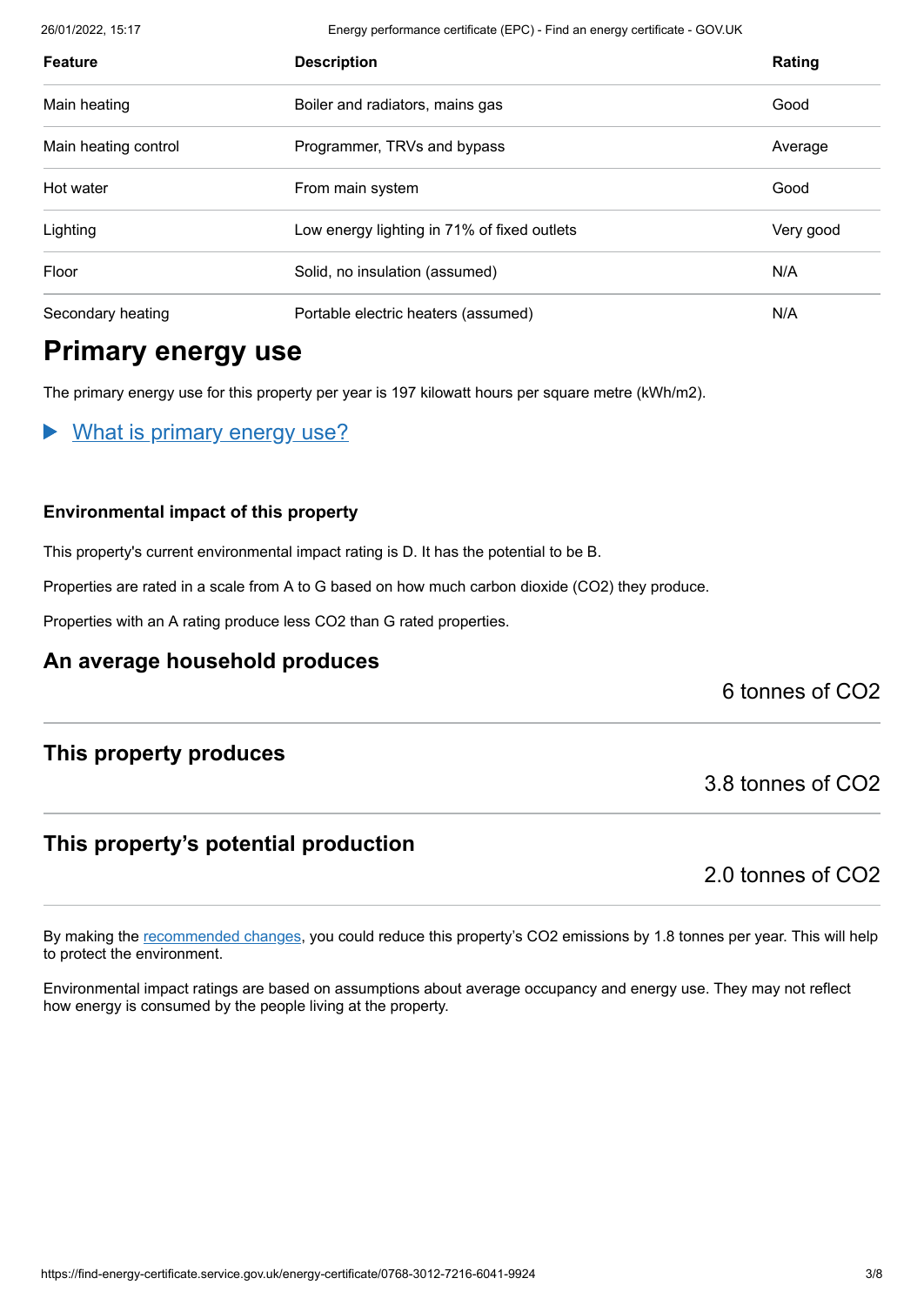#### <span id="page-3-0"></span>**How to improve this property's energy performance**

Making any of the recommended changes will improve this property's energy efficiency.

Potential energy rating **B** If you make all of the recommended changes, this will improve the property's energy rating and score from C (69) to B (85). **Recommendation 1: Low energy lighting** Low energy lighting **Typical installation cost** £20 **Typical yearly saving** £17 **Potential rating after carrying out recommendation 1** 70 | C What is an energy rating?

# **Recommendation 2: Heating controls (room thermostat)**

Heating controls (room thermostat)

**Typical installation cost**

| TYPICAI IIIƏtAIIAUVII COST                                  | £350 - £450 |
|-------------------------------------------------------------|-------------|
| <b>Typical yearly saving</b>                                |             |
|                                                             | £33         |
| Potential rating after carrying out recommendations 1 and 2 |             |

# **Recommendation 3: Replace boiler with new condensing boiler**

Condensing boiler

### **Typical installation cost**

£2,200 - £3,000

71 | C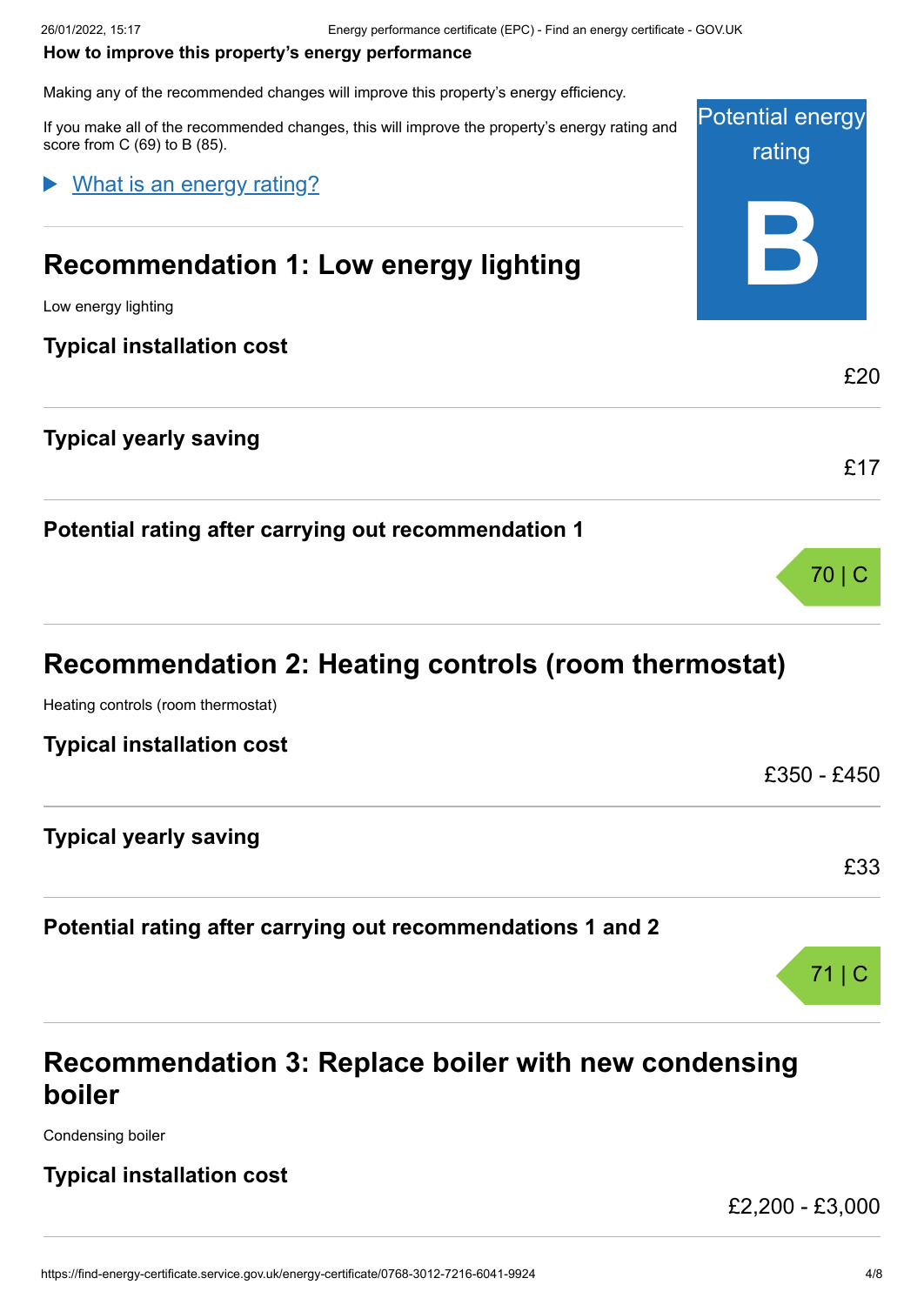**Typical yearly saving**

| Potential rating after carrying out recommendations 1 to 3<br>76   C<br><b>Recommendation 4: Solar water heating</b><br>Solar water heating<br><b>Typical installation cost</b><br><b>Typical yearly saving</b><br>Potential rating after carrying out recommendations 1 to 4<br>77   C<br>Recommendation 5: Solar photovoltaic panels, 2.5 kWp<br>Solar photovoltaic panels<br><b>Typical installation cost</b><br>£3,500 - £5,500<br><b>Typical yearly saving</b><br>£292<br>Potential rating after carrying out recommendations 1 to 5<br>85<br><b>Paying for energy improvements</b><br>Find energy grants and ways to save energy in your home. (https://www.gov.uk/improve-energy-efficiency) | <b>FIQA</b>     |
|-----------------------------------------------------------------------------------------------------------------------------------------------------------------------------------------------------------------------------------------------------------------------------------------------------------------------------------------------------------------------------------------------------------------------------------------------------------------------------------------------------------------------------------------------------------------------------------------------------------------------------------------------------------------------------------------------------|-----------------|
|                                                                                                                                                                                                                                                                                                                                                                                                                                                                                                                                                                                                                                                                                                     |                 |
|                                                                                                                                                                                                                                                                                                                                                                                                                                                                                                                                                                                                                                                                                                     |                 |
|                                                                                                                                                                                                                                                                                                                                                                                                                                                                                                                                                                                                                                                                                                     |                 |
|                                                                                                                                                                                                                                                                                                                                                                                                                                                                                                                                                                                                                                                                                                     |                 |
|                                                                                                                                                                                                                                                                                                                                                                                                                                                                                                                                                                                                                                                                                                     |                 |
|                                                                                                                                                                                                                                                                                                                                                                                                                                                                                                                                                                                                                                                                                                     |                 |
|                                                                                                                                                                                                                                                                                                                                                                                                                                                                                                                                                                                                                                                                                                     | £4,000 - £6,000 |
|                                                                                                                                                                                                                                                                                                                                                                                                                                                                                                                                                                                                                                                                                                     |                 |
|                                                                                                                                                                                                                                                                                                                                                                                                                                                                                                                                                                                                                                                                                                     | £32             |
|                                                                                                                                                                                                                                                                                                                                                                                                                                                                                                                                                                                                                                                                                                     |                 |
|                                                                                                                                                                                                                                                                                                                                                                                                                                                                                                                                                                                                                                                                                                     |                 |
|                                                                                                                                                                                                                                                                                                                                                                                                                                                                                                                                                                                                                                                                                                     |                 |
|                                                                                                                                                                                                                                                                                                                                                                                                                                                                                                                                                                                                                                                                                                     |                 |
|                                                                                                                                                                                                                                                                                                                                                                                                                                                                                                                                                                                                                                                                                                     |                 |
|                                                                                                                                                                                                                                                                                                                                                                                                                                                                                                                                                                                                                                                                                                     |                 |
|                                                                                                                                                                                                                                                                                                                                                                                                                                                                                                                                                                                                                                                                                                     |                 |
|                                                                                                                                                                                                                                                                                                                                                                                                                                                                                                                                                                                                                                                                                                     |                 |
|                                                                                                                                                                                                                                                                                                                                                                                                                                                                                                                                                                                                                                                                                                     |                 |
|                                                                                                                                                                                                                                                                                                                                                                                                                                                                                                                                                                                                                                                                                                     |                 |
|                                                                                                                                                                                                                                                                                                                                                                                                                                                                                                                                                                                                                                                                                                     |                 |
|                                                                                                                                                                                                                                                                                                                                                                                                                                                                                                                                                                                                                                                                                                     |                 |
|                                                                                                                                                                                                                                                                                                                                                                                                                                                                                                                                                                                                                                                                                                     |                 |
|                                                                                                                                                                                                                                                                                                                                                                                                                                                                                                                                                                                                                                                                                                     |                 |

#### **Estimated energy use and potential savings**

## **Estimated yearly energy cost for this property**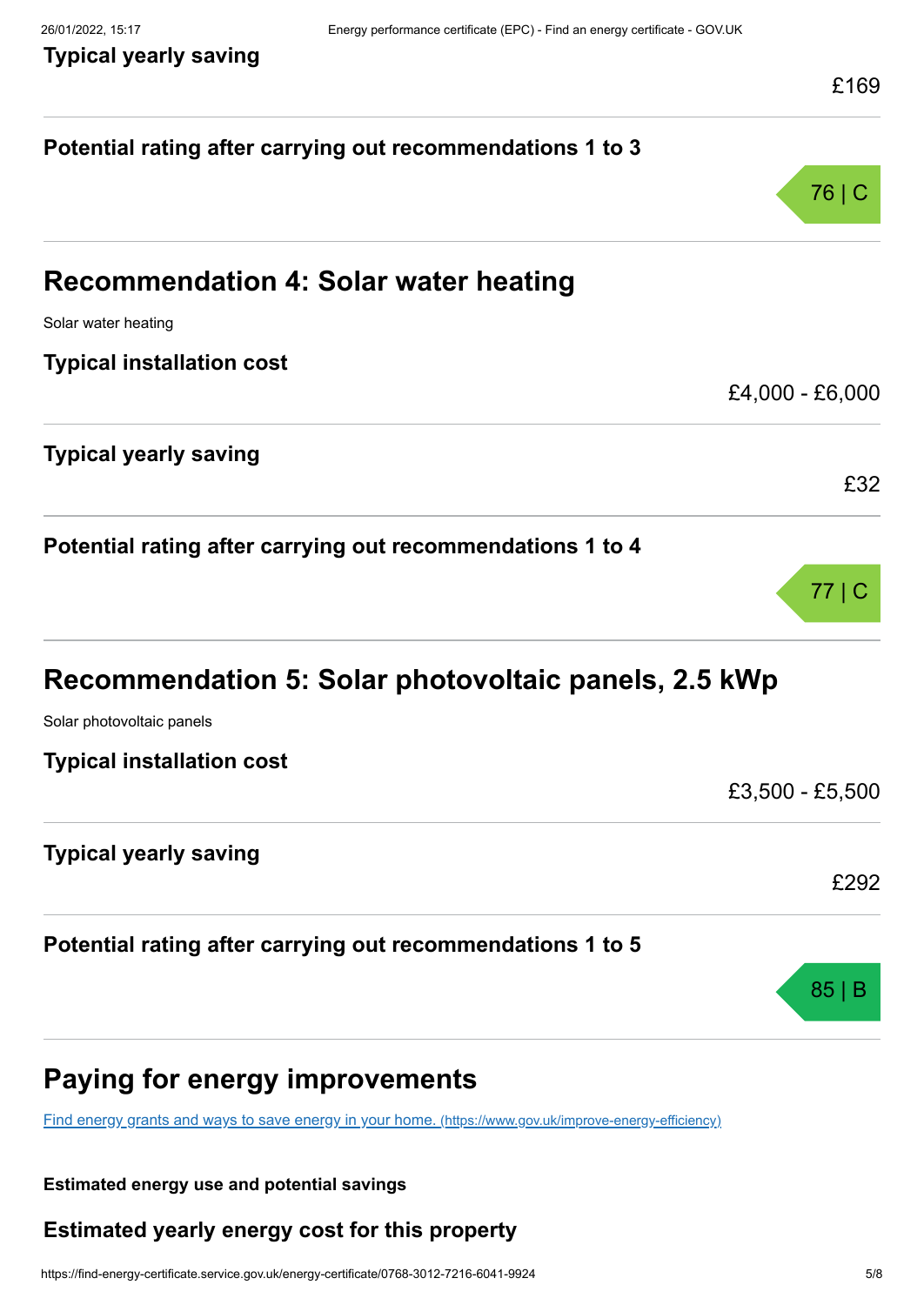#### **Potential saving**

The estimated cost shows how much the average household would spend in this property for heating, lighting and hot water. It is not based on how energy is used by the people living at the property.

The estimated saving is based on making all of the recommendations in [how to improve this property's energy performance.](#page-3-0)

For advice on how to reduce your energy bills visit Simple Energy Advice [\(https://www.simpleenergyadvice.org.uk/\)](https://www.simpleenergyadvice.org.uk/).

# **Heating use in this property**

Heating a property usually makes up the majority of energy costs.

#### **Estimated energy used to heat this property**

#### **Space heating**

9060 kWh per year

#### **Water heating**

2273 kWh per year

#### **Potential energy savings by installing insulation**

**Type of insulation Amount of energy saved** 

**Loft insulation** 311 kWh per year

You might be able to receive Renewable Heat Incentive payments [\(https://www.gov.uk/domestic-renewable-heat-incentive\)](https://www.gov.uk/domestic-renewable-heat-incentive). This will help to reduce carbon emissions by replacing your existing heating system with one that generates renewable heat. The estimated energy required for space and water heating will form the basis of the payments.

#### **Contacting the assessor and accreditation scheme**

This EPC was created by a qualified energy assessor.

If you are unhappy about your property's energy assessment or certificate, you can complain to the assessor directly.

If you are still unhappy after contacting the assessor, you should contact the assessor's accreditation scheme.

Accreditation schemes are appointed by the government to ensure that assessors are qualified to carry out EPC assessments.

# **Assessor contact details**

#### **Assessor's name**

Christopher Gowland

#### **Telephone** 07707798787